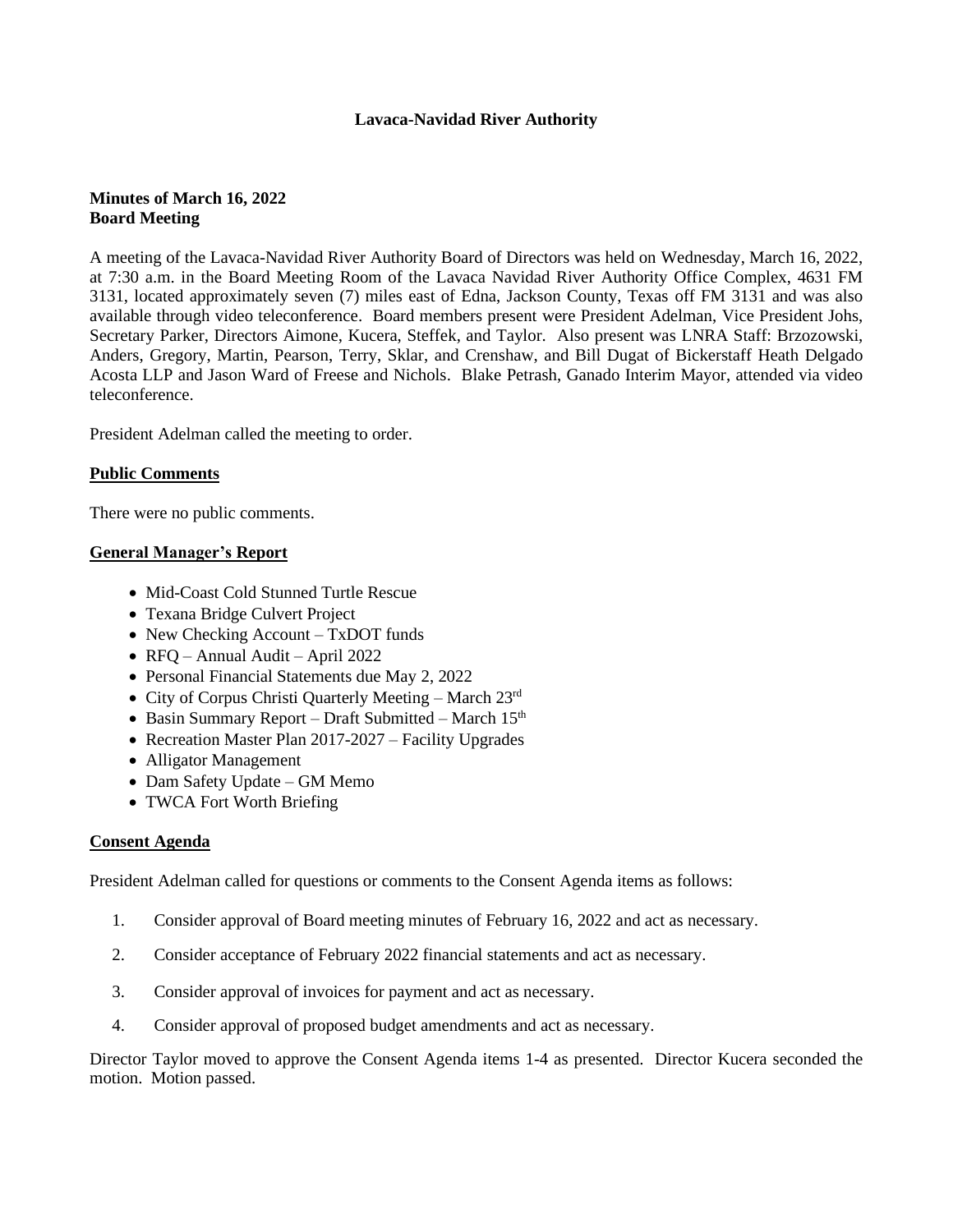# **Regular Agenda**

### **Heavy Equipment Leases**

Brzozowski informed the Board that heavy equipment leases expired on February 15, 2022 for one (1) Caterpillar skid loader and two (2) Case backhoes. See below the proposed replacement of this equipment.

| Equipment       | Lease  | Vendor                    | Current    | Proposed   |
|-----------------|--------|---------------------------|------------|------------|
|                 | Term   |                           | Pay        | Pay        |
|                 |        |                           | Monthly    | Monthly    |
| One $(1)$ Cat   | 36     | Caterpillar               | \$1,151.04 | \$1,366.74 |
| Skid Loader     | Months | <b>Financial Services</b> |            |            |
|                 |        | Corporation               |            |            |
| Two<br>(2)      | 36     | Verdant                   | \$3,475.45 | \$3,423.38 |
| Case            | Months | Commercial                | (combined) | (combined) |
| <b>Backhoes</b> |        | Capital, LLC              |            |            |

Director Aimone moved to approve the proposed replacement of the heavy equipment as presented. Director Steffek seconded the motion. Motion passed.

#### **Proposed Reserve Contingency Fund Expenditures**

Brzozowski briefed the Board on the following proposed reserve contingency fund expenditures:

| <b>General Fund</b><br>$A/C$ Replacement Fund – To replace the $a/c$ unit in the IT equipment room | \$ 2,500.00 |
|----------------------------------------------------------------------------------------------------|-------------|
| <b>Brackenridge Park</b><br>Electrical Upgrades, Phase 2                                           | \$50,000.00 |
| <b>Community Education Center</b><br>Custom shelving and miscellaneous hardware                    | \$ 1,500.00 |
| <b>Texana Park</b>                                                                                 |             |
| Texana Storage Building shelving and decking                                                       | \$2,600.00  |

In accordance with LNRA BOARD POLICY 304-PROCUREMENT, bids are solicited for proposed expenditures as applicable.

The Board was presented a copy of the proposed reserve contingency fund expenditures for their review.

Director Parker moved to approve the proposed reserve contingency fund expenditures as presented. Director Steffek seconded the motion. Motion passed.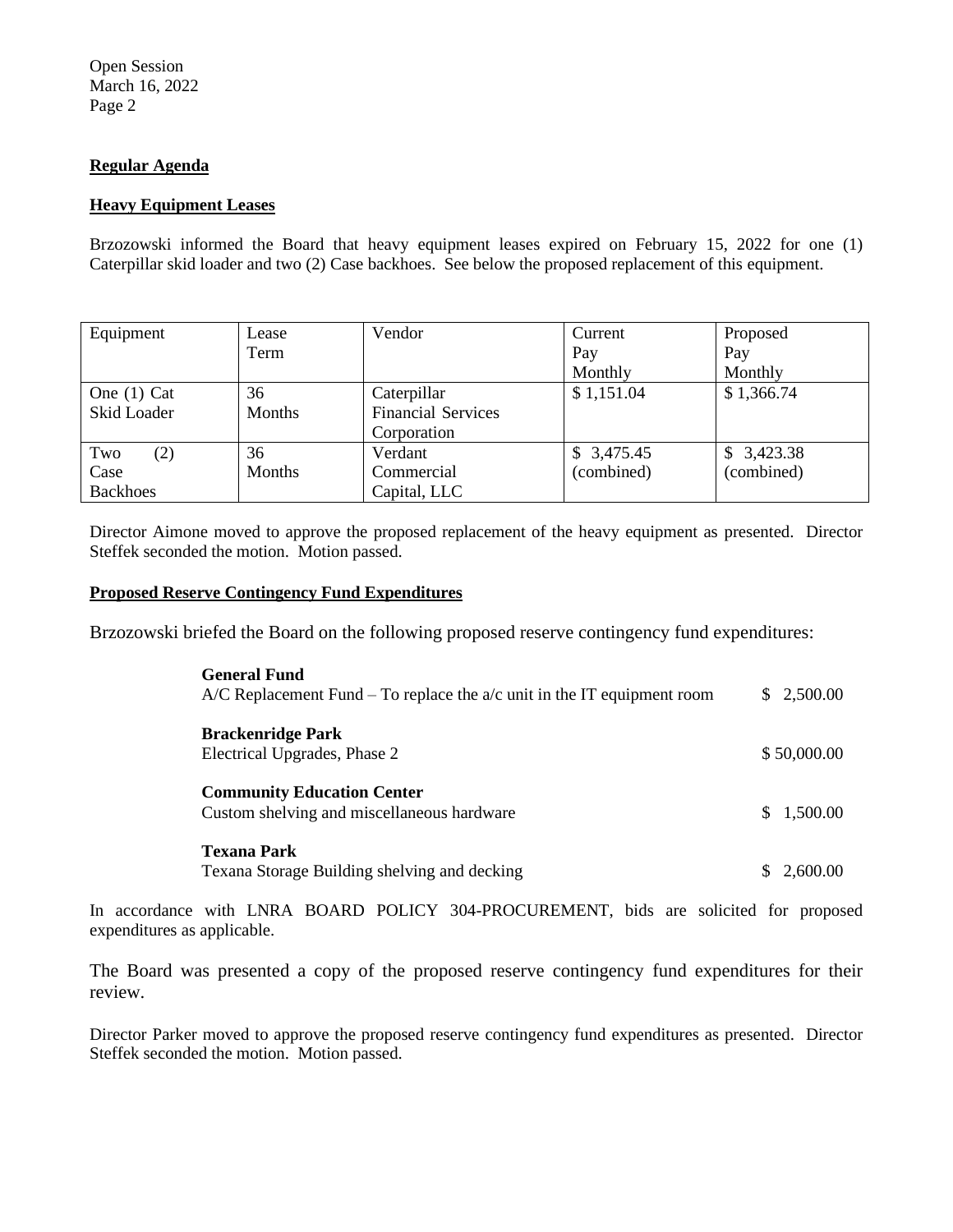# **Amended and Restated Water Supply Contract – Inteplast Group Corporation**

Brzozowski briefed the Board on the Water Supply Contract by and between LNRA and Inteplast expiring on October 21, 2022.

LNRA Management has communicated with Inteplast on the draft Amended and Restated WSC to be extended to 2035. Inteplast has reviewed the draft documents and proposed revisions and additions to the Contract.

The Board was presented a copy of the proposed Amended and Restated Water Supply Contract for review.

Upon approval by the Board of the proposed Contract, the Contract will be presented to Inteplast for their final approval and signature.

Director Aimone moved to approve the proposed Amended and Restated Water Supply Contract as presented. Director Johs seconded the motion. Motion passed.

### **RFQs for Real Estate Appraisal Services**

Brzozowski briefed the Board on the response to LNRA's Request for Qualifications for Professional Services for real estate appraisal services. Two (2) firms submitted Statement of Qualifications (SOQ) as follows:

| <b>Texas Values Appraisal Services</b> | Kyle R. Schroeder, MAI, ARA | San Antonio |
|----------------------------------------|-----------------------------|-------------|
| Pyles Whatley Real Estate Services     | Kreg Hodge                  | Dallas      |

Upon review of both responding SOQs, LNRA Management recommends engaging Texas Values to provide appraisal services to LNRA.

Director Steffek moved to approve engaging Texas Values to provide appraisal services to LNRA as presented. Director Parker seconded the motion. Motion passed.

### **Hach Service Partnership Agreement**

Brzozowski informed the Board that after further review of the West Delivery MRPII water quality instrumentation, it was determined that replacement of the equipment is not necessary. The Hach equipment in place is adequate and functional.

LNRA Management recommends that LNRA enter into a Service Agreement with Hach so that the equipment remains operational, and LNRA can access service directly through Hach when needed.

The Board was presented a copy of the proposed Hach Service Partnership Quotation which includes service from March 1, 2022 through September 30, 2022.

Brzozowski recommended to negotiate an annual agreement for the 2023 fiscal year, October 1, 2022- September 30, 2023.

Director Taylor moved to approve the Hach Service Partnership agreement as presented. Director Steffek seconded the motion. Motion passed.